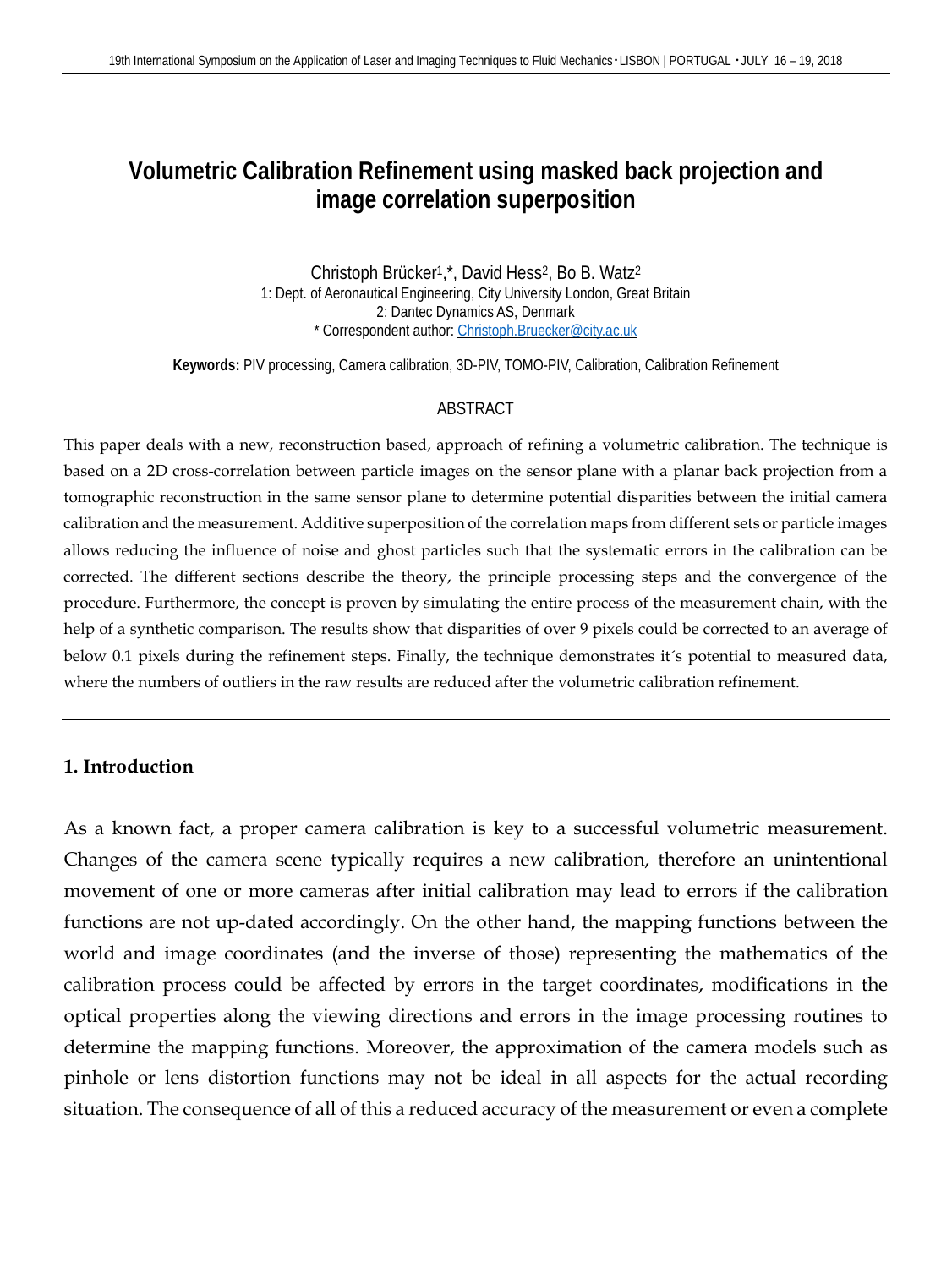failure. This is especially important in voxel-based reconstructions of particle-filled volumes as the reconstruction quality largely depends on the calibration accuracy.

Consider a standard multi-camera arrangement for volumetric Particle Image Velocimetry such as 3D Particle Tracking (3D-PTV) or Tomographic PIV (Tomo-PIV) see [Fig.](#page-2-0) 1a. The minimum of three cameras can view the scene in different planes or - for simplification - in the same plane but from different angular displacements [\(Fig.](#page-2-0) 1b) or translational displacements. A particle in the world coordinate system is then projected into the image plane according the mapping functions, describing the transfer from world to image coordinates. The mapping functions are typically calculated from calibration images of targets in the volume whose world coordinates are given apriori. For reconstruction of the particle field in the volume, one way is to calculate the inverse of the mapping functions describing the lines of sights (LOS) for each pixel of each camera. It allows then to calculate the tomographic MART- or SMART-type of voxel reconstructions, or in the simplest way, to use the shape-of-silhouette method (SOS) in the voxel space. There, the particles are reconstructed as clusters of voxels with the center of gravity crossed by all LOS originating from the particle image centers in the image planes. Errors introduced in the calibration procedure and/or changes in the camera positions between measurement situation and calibration may lead to unsuccessful reconstructions when using the original mapping function obtained in the calibration. Consequently, disparities in the images planes need to be corrected in the calculation of the mapping functions if the LOS originating from image centers corresponding to the same particle should again come to crossing of each other in the center of gravity in the reconstructed volume.

In practice, this crossing is never accurate enough to hit exactly the center of gravity, even with perfect mapping. This, in addition to other issues depending on spatial resolution, number of cameras, viewing angles and noise sources, leads to non-perfect reconstructions of the particles. As a practical guide, Arroyo and Hinsch (2008) recommended a disparity below 0.4 pixels to ensure that a typical tracer particle of 3px diameter in the image plane is still reconstructed as a compact cluster in the voxel space. In fact, these 0.4 pixel of uncertainty can already have a significant influence on the 3D shape of reconstructed particles. Therefore, in Volumetric Particle Image Velocimetry the calibration procedure must aim to get the disparity in all image planes below a certain threshold. In 2008, Wieneke suggested to calculate disparity maps based on comparison of triangulated particle coordinates and particle images in the image planes, which can be used to correct the calibrations. The present work represents an alternative approach, which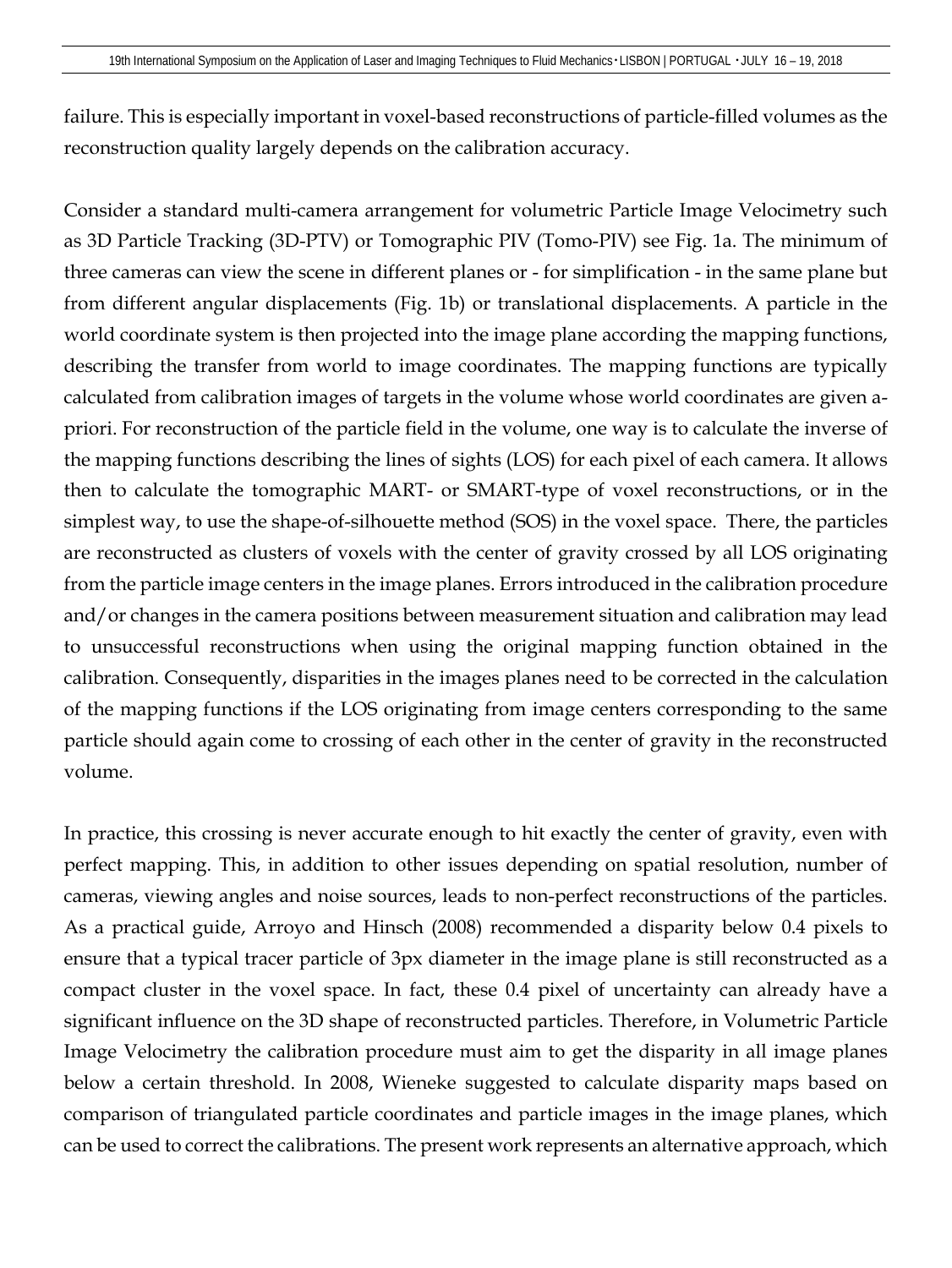uses iterative voxel-field reconstructions and back-projections to calculate the disparity maps. Therefore, particle images are reconstructed using MinLos or SMART (see Atkinson and Soria 2008) and small subsections of the volume are then back-projected to the image planes and compared with the local image pattern in the original images. This is done stepwise selecting the sections along a 3D grid covering the box-size of the reconstructed volume. Disparities are calculated from several realizations of particle recordings, which allow to remove the influence of ghost particles and noise from the final results.

### **2. Calibration Refinement Method**

Assuming a situation of a three-camera set-up with angular displacement (cam#1 -45°, cam#2 0°, cam#3 +45°) in one plane and a misalignment of the left-most camera in form of a shift in the camera plane. The imaging system is such that all LOSs are straight lines and perpendicular to the image plane (telecentric approximation). The original camera calibration induces then a shift of the LOSs in direction of the red arrow (see [Fig.](#page-2-0) 1b), equivalent to a virtual shift of the particle image in this camera.



<span id="page-2-0"></span>**Fig. 1:** Camera configuration for volumetric reconstruction; a) typical camera arrangement in different planes, b) camera arrangement in the horizontal plane with illustration of perfect calibration and with mismatch due to an in-plane shift of the left camera. Blue filled rectangles represent the image planes. Blue solid lines show the LOS for perfect calibration crossing in the true particle world coordinate in the center of gravity. Black squares show the particle image projection in the image planes. An error introduced on the left cam#1 by an in-plane shift (red arrow) leads to a new center in the reconstruction (red circle) dislocated away from the original position. Corrections for perfect crossing of the LOS affects all cameras seen by the disparity shift of the blue dashed lines. Hence, the mismatch correction can be done either correcting only cam #1 or all cameras simultaneously**.**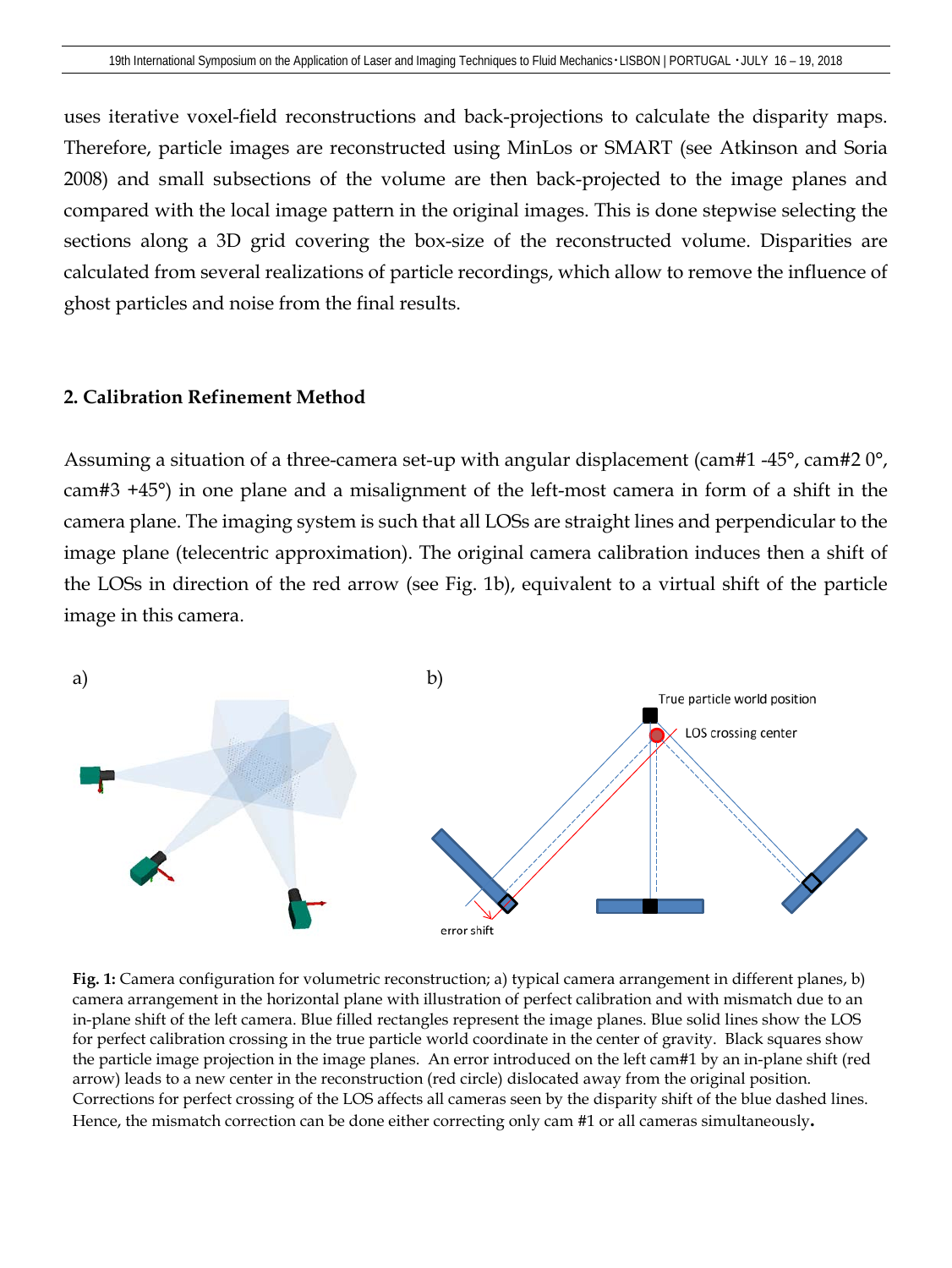The blue solid lines show the LOSs for perfect calibration crossing in the true particle world coordinate system in the center of gravity. An error introduced on the left cam#1 by an in-plane shift (red arrow) leads to a new center in the reconstruction (red circle) dislocated away from the original position. Corrections in form of disparity maps can either be applied only to cam#1 or to all cameras together simultaneous (shown by the dashed blue lines). Note that both methods lead to perfect mapping, however the world coordinate system as a whole may translate relative to the cameras.

### *Particle representation in reconstructions with mismatch*

The misalignments of the LOS lead to a change of the intensity distribution of the MART or SMART reconstruction with a resulting shift of peak intensity location or - in SOS - a shift of the center of gravity, see Fig. 2. The fact used herein is that for Gaussian particle images and disparities smaller than their diameter, the voxel reconstruction of the particle remains well represented by a Gaussian blob of nearly spheroidal shape (ideally a sphere). This is demonstrated in a simulation of a synthetic Gaussian blob with 30vx diameter in a voxel volume, representing a situation of a ten-fold super-resolution of a 3px diameter particle.

<span id="page-3-0"></span>

**Fig. 2**: Topview on the MART reconstruction of a simulated particle with artificially enlarged dP=30px diameter and Gaussian intensity distribution, visualized via iso-lines of grey levels, using the camera configuration shown i[n Fig. 1b](#page-2-0). a) zero mismatch, b) after disparity shift in the left camera cam#1. Note the shift of the intensity maximum in the reconstruction away from the original center. The triangles indicate the LOSs starting at the particle image centers for different pixel disparities of cam#1 (blue: 1dP, brown: 3/4dP, yellow: 1/2dP, red: 1/4dP). The colored dots indicate the locations of maximum intensity for the different disparities.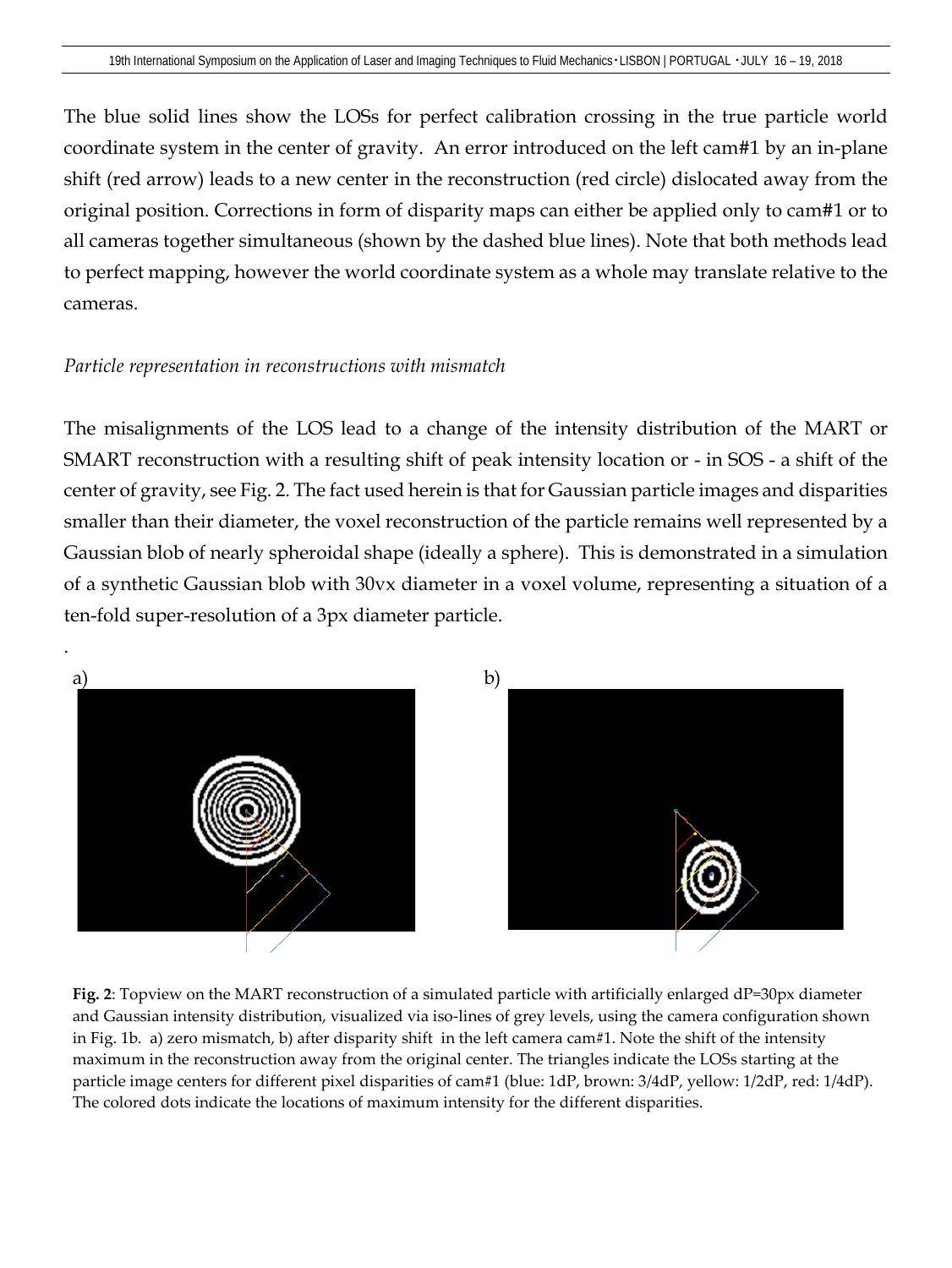The up-scaling is done herein to highlight the intensity distribution of the reconstruction. We assume perfect linear mapping functions (straight LOS) and calculate the back-projections of the Gaussian blob onto the image planes. Then, we shift the image in the left camera cam#1 stepwise to introduce a calibration error and reconstruct the voxel volume again. The result given in [Fig.](#page-3-0) 2 is shown in the horizontal center-plane of the reconstruction. In order to highlight the shape of the intensity distribution and the location of the peak, the images are shown as contours of constant intensity with constant incremental value.

In case of perfect calibration (zero mismatch), see [Fig.](#page-3-0) 2a, the blob has a spherical structure (circular in the top-view) of Gaussian intensity distribution with the maximum very close to the geometric crossing of the LOSs through the center of the particle images. Once the left camera cam#1 is misaligned about a number of pixels to the right, this reconstruction deforms into an elliptical shape with the intensity maximum shifted away from the original center, see [Fig.](#page-3-0) 2b. Despite a shift in cam#1 of order of one particle diameter, the simulations show that the reconstruction still provides a compact spheroidal contour with approximate Gaussian intensity distribution. This fact allows us to use sub pixel analysis in the following correction step. The simulations for different disparity shifts also show that the locations of maximum intensity in the reconstruction remain always in the inner part of the triangle defined by the LOSs through the particle image centers.

### *Back-projection and cross-correlation*



**Fig. 3**: a) subdividing the voxel volume into a grid of smaller cuboids named interrogation volumes IV and b) masking a spherical box around the center of the IVs (red circle in top view) prior to back-projection of the IV into the image planes. This ensures that only those voxels inside the spherical volume of the IVs are contributing to the intensity in the projections.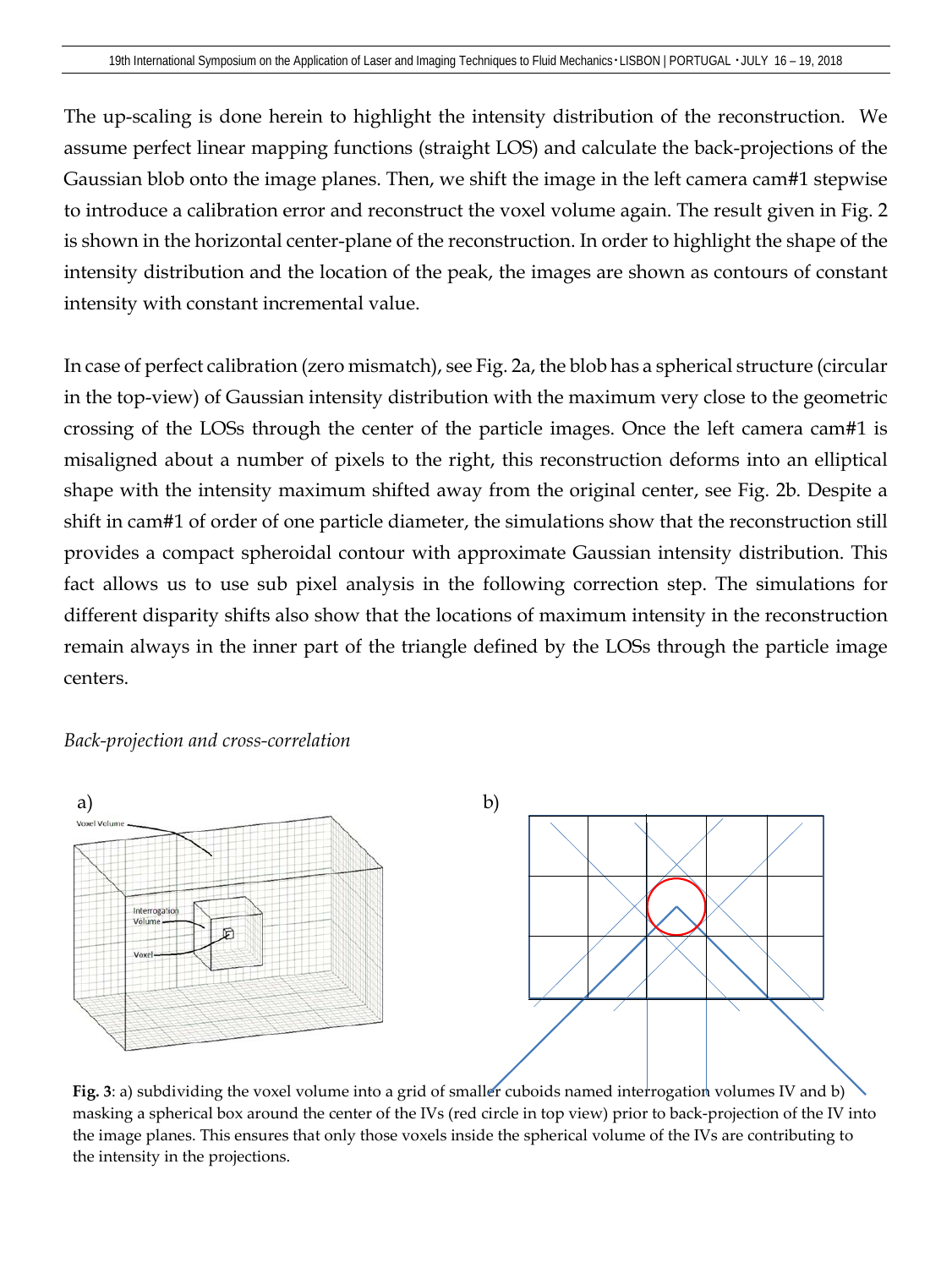The reconstructed voxel volume is divided into different Interrogation Volumes (IV) and each IV is projected back into the image plane of all cameras. Prior to projection into the image planes, all voxels outside of the sphere with diameter of the IV are set to zero (red circle in Fig. 3b) so that the back-projection in the image plane is built only from intensities of voxels inside the IV. The image contains then a circular region of gray-level pixels, centered to the location of the IW-center projected into the image plane. This is the template window IWbp, which stands for "interrogation window in back-projected image of IW". A corresponding interrogation window IWim is selected at the same location in the original images (IWim stands for interrogation window in original image). The calibration mismatch is assumed as a smooth function in space leading to approximately a linear translational shift locally in the IWbp relative to the IWim. This shift vector can be calculated from 2D cross-correlation between both windows. Because of preservation of gaussian intensity distribution in the reconstructions and back-projections even under larger disparity as shown above, this shift can be determined with sub-pixel accuracy in the image plane.



<span id="page-5-0"></span>**Fig. 4**: Addition of the correlation maps for the same IV and camera, obtained from different sets of particle images. The resulting peak represents the disparity shift in the image plane for the given center-location of the IV in the reconstructed voxel volume.

Note that the IWim in the image plane can contain particle images, which result from locations in front or behind the IV along the viewing direction of the camera, see [Fig.](#page-5-0) 4. The probability increases with increasing particle number density. This effect together with other contributions such as ghost particles or image noise lead to the fact that the particle images in the IWim and the particle images of the IWbp from the masked back-projection cannot match perfect. On the other hand, the calibration mismatch introduces a systematic shift, independent on the statistical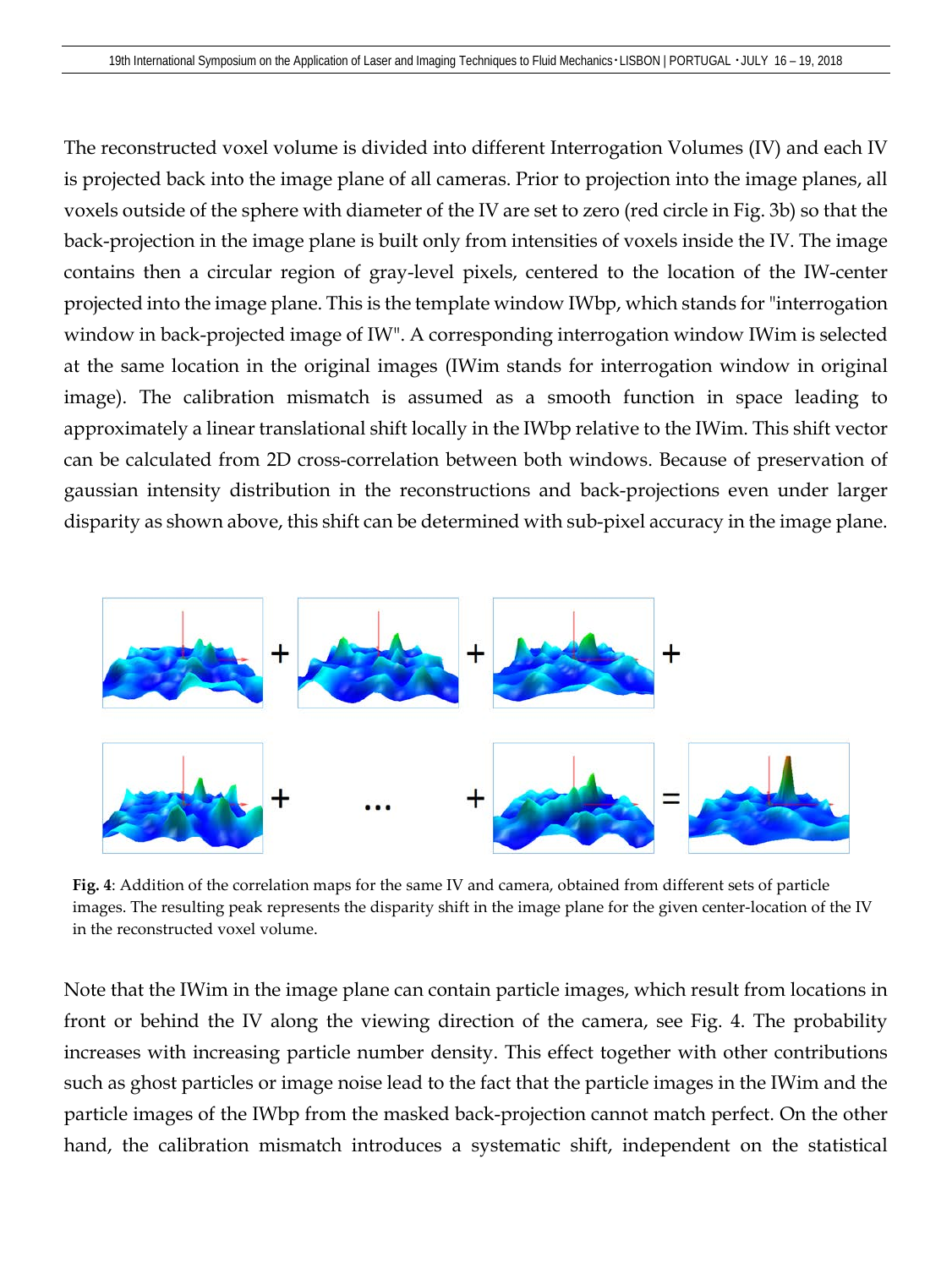properties of ghosts or noise. Therefore, we use several realization of particle images and store the cross-correlation maps for each IV. The corresponding correlation maps at each IV center are then added, see [Fig.](#page-5-0) 4, and finally the peak in the sum of the correlation maps is calculated with subpixel accuracy. This value is stored as disparity vector for each camera and each IV center location in the voxel volume. The core of the procedure to correct the mismatch is summarized in the following chart [Fig.](#page-6-0) 5.



<span id="page-6-0"></span>**Fig. 5**: Flow chart of the major part of the correction methodology

# *Correction steps and convergence*

The analyzed disparities are then used to correct the initial calibrations by updating the mapping functions. Synthetic particle fields are generated to test the convergence of the iterative procedure. To simplify the simulation, a thick voxel sheet (depth 160 vx, width 225 vx, height 5vx) is generated and filled randomly with Gaussian blobs of diameter 3vx to generate particle images with a density of 0.02ppp. All centers of the particles lie in the horizontal mid plane at a height of 3vx. The initial mapping function assumes straight parallel LOS normal to the image planes (telecentric conditions) at magnification of 1 without any optical distortion. First, the LOSs are determined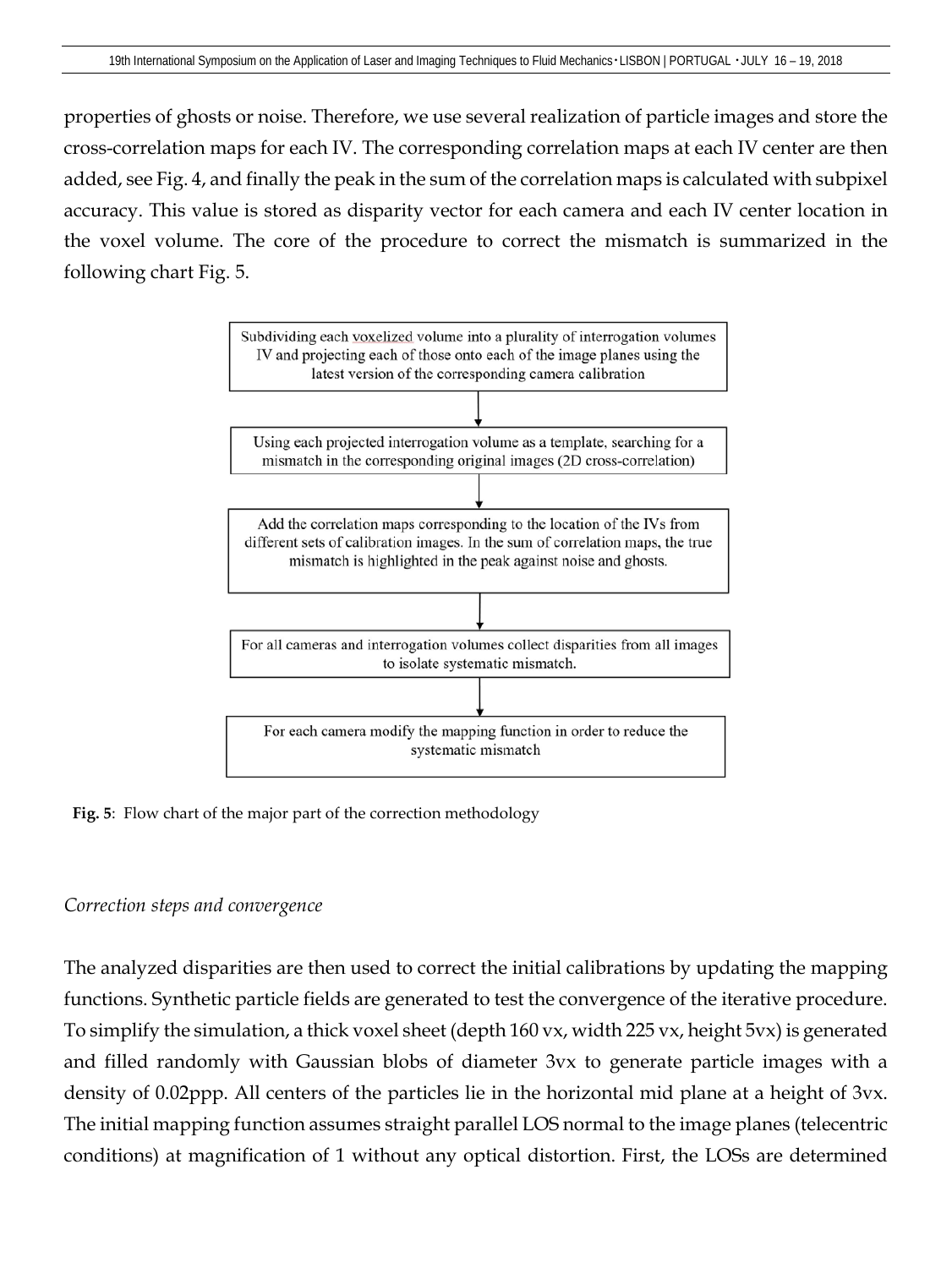and the corresponding images of the camera setup [\(Fig.](#page-2-0) 1b) are generated by back-projection. The ground truth is then the MART reconstruction from these images (the ground truth therefore can already contain ghost particles, if particle density is high). In a second step, a shift is introduced on cam#1 as indicated in [Fig.](#page-2-0) 1b and a new voxel volume is reconstructed based on this mismatch. The shift can be understood either as a misalignment of the camera after calibration or equivalently as an error in the original mapping function of cam#1. To correct this, the volumetric calibration refinement procedure is started by back-projection of the masked IVs and cross-correlation is done with the IWbp and IWim in the original (zero-shifted) images. The same procedure can be repeated with different random arrangements of particles in the voxel sheet such that 10 correlation maps exist for each IV, which then can be summed up. However, as the LOSs are straight parallel lines and the shift is constant over the entire image of cam#1, the number of 10 IVs in one reconstruction allows to get the added correlation maps just from one single simulation.

The resulting peak-locations in the added correlation maps correspond to the disparities in the different cameras. As seen in [Fig.](#page-2-0) 1b, the corrections for perfect crossing of the LOS can affect all cameras illustrated by the disparity shift of the blue dashed lines in [Fig.](#page-2-0) 1b. Hence, the mismatch correction can either be done correcting only cam#1 or all cameras together simultaneous. [Fig.](#page-8-0) 6 shows the iterative correction procedure if only cam#1 with the largest disparity is corrected after each step. The initial shift of cam#1 is 3px in positive direction of the long axis of the image, see Fig 1b. After the first step of correction, the disparities from the added correlation maps result to values of -1.1 for cam#1, +0.5px for cam#2 and 0 for cam#3. Hence, the largest correction is for cam#1 to achieve a better match of the back-projections with the original images. Interestingly, cam#3, which is looking perpendicular to the view of cam#1 where the error shift is introduced, has a zero disparity. This is expected as the error shift vector is parallel to the viewing direction of cam#3. Now, the initial error shift of 3px on cam#1 is correct with a disparity of -1.1px, while all other original image are not changed. Thus, we generate a new image of cam#1 with an error shift of +1.9px (+3px-1.1px) in direction of the long axis compared to the original image. This is equivalent to updating the mapping function of cam#1 after the first iteration step.

Further correction steps are done in the same way until the final residual compared to the original image is less than 0.1px. The resulting iteration steps with the correction values of all cameras are given in [Fig.](#page-8-0) 6. Note that the largest disparity remains in all steps for cam#1, which is the one where the calibration mismatch was introduces in form of an error shift. The correction steps lead to a mismatch of cam#1 from the original shift of +3px in step 1 to +1.9px (+3px -1.1px), in step 2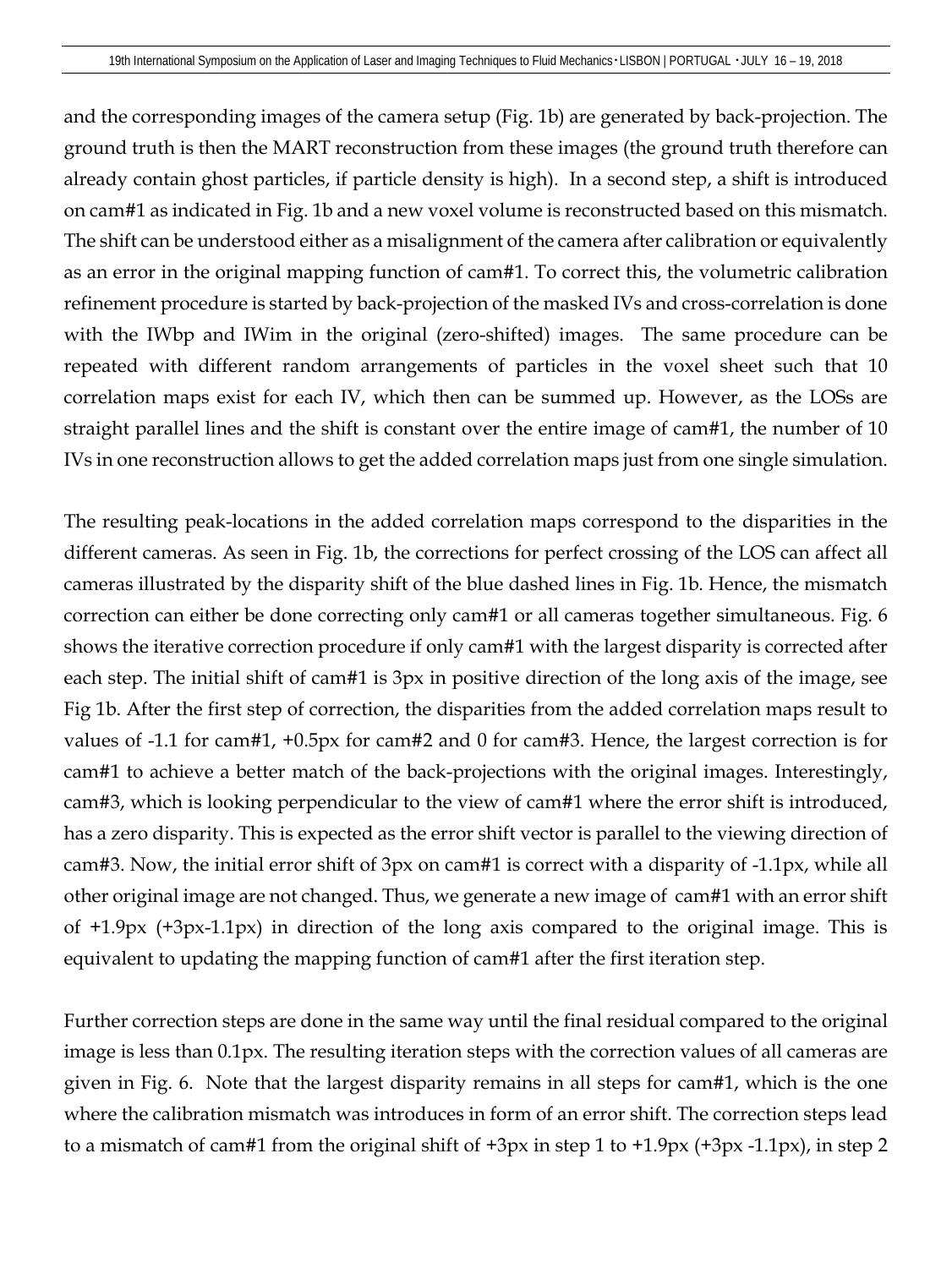to  $+1.1px$  ( $+3px$  -1.1px -0.8px), in step 3 to  $+0.5px$  ( $+3px$  -1.1px -0.8px -0.6px), in step 4 to  $+0.1px$ (+3px -1.1px -0.8px -0.6px -0.4px) and finally in step 5 to 0 px (+3px -1.1px -0.8px -0.6px - 0.4px - 0.1px). That means the image of cam#1 with the imposed 3px error shift has been shifted back to the original image after 5 iteration steps and the mapping functions now correspond to a perfect calibration.



<span id="page-8-0"></span>**Fig. 6:** Iterative reduction of residual disparity shifts in all three cameras after inducing an initial 3px mismatch in cam#1 in positive direction along the long axis of the camera, see Fig 1b (blue: cam#1, orange: cam#2, gray: cam#3).

[Fig.](#page-9-0) 7 shows the reconstructions of particle fields starting from a +3px mismatch along the long axis of cam#1 before and after the final correction step (top-view of the MART volume) of the error shift indicated in Fig 1b. Due to the mismatch of cam#1 representing a systematic error in the mapping function of cam#1, the reconstruction shows a larger number of ghosts near original particle images. Note that the original images were blurred with a 3x3 Gaussian kernel prior to reconstruction to highlight this effect. After the final correction step, all original particles are reconstructed in their true shape and location and no ghosts are seen.

The method has been further tested for synthetic images including noise and has been proven robust and practicable. For most cases, a total number of 5 iteration steps is sufficient to reduce the residual below 0.1px. Note that the number of iterations depends on the number density of particles in the calibration images and the number of IV in the total volume. The latter needs also a sufficient grid resolution so that the determination of improved transfer functions can cope with camera rotation, translation and optical distortions. A practical number is about 5x5x3 IV in a typical volume. Though, it is recommended to keep the number of IV constant with the aspect ratio of the volume.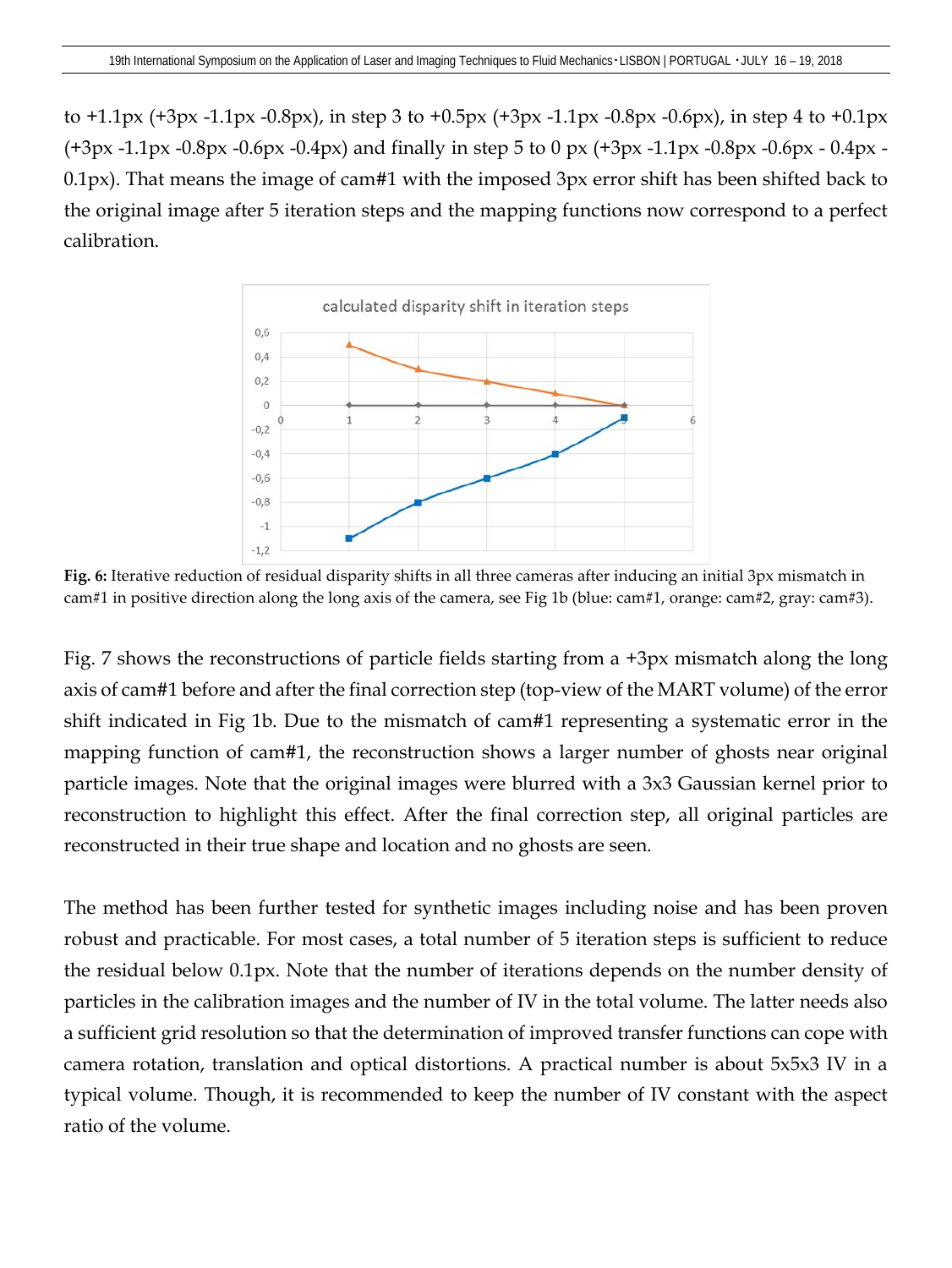

<span id="page-9-0"></span>**Fig. 7**: Top view of MART reconstruction of particle field in the three-cam arrangement shown in [Fig. 1.](#page-2-0) a) reconstruction with initial error in calibration with 3px error shift in cam#1, showing larger number of ghosts. b) reconstruction after final iteration step in [Fig.](#page-8-0) **6**.

#### **3. Synthetic data analysis**

In order to judge about the quality of this refinement method under more realistic conditions, a complete experiment with optical transfer functions including noise and lens distortion is simulated. In the first step, the initial calibrations of the original camera positions are defined and used for the calculations of the LOSs and back-projection of randomly distributed particles in the voxel volume. In the second step we simulate a sparse set of particle images, where the camera positions are modified and the images are distorted. These images are used for calibration refinement. Afterwards, the initial and the refined calibrations are used to reconstruct voxel spaces for dense particle fields at different time-steps of a given stationary flow field. In a final step, the velocities of the different reconstructions can be analyzed by 3D Least Squares Matching (3D LSM, see Westfeld et al 2010). Thus the resulting vector-maps of the refined and non-refined calibrations can be compared and improvements can be quantified.

Four synthetic cameras (800x500pixels) are arranged in a cross-type configuration, observing a segment of a Hill-type ring vortex in a volume of 65x45x15 mm. This set-up also represents the initial calibration. The volume is reconstructed in isotropic voxels of 0.1mm length, totaling in 650x450x150 vx. To introduce an error, the cameras are moved away from their theoretical initial position in the following way: the top and right cameras are moved up by 0.5 mm; similarly, the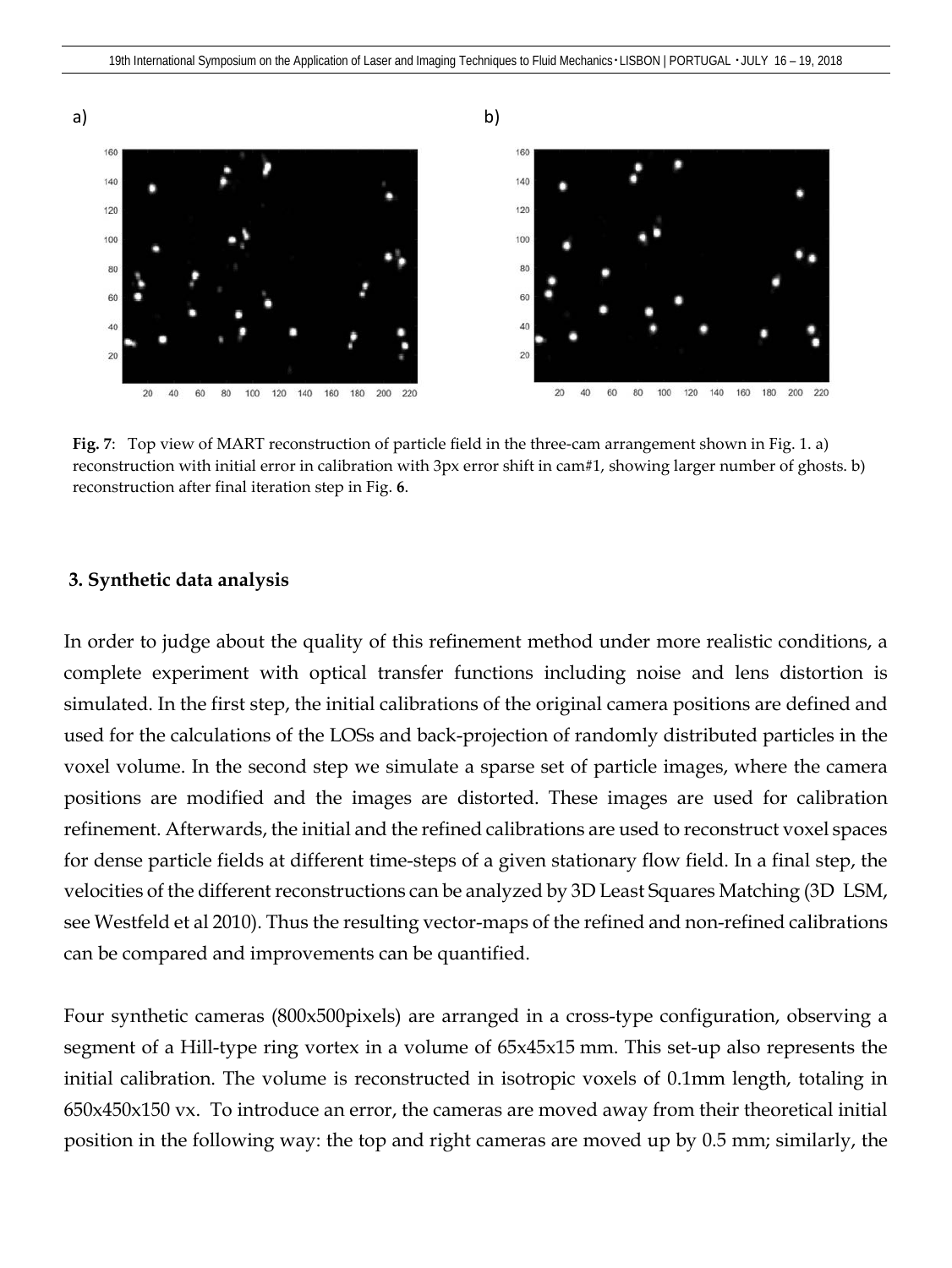bottom and the left cameras are shifted 0.5 mm to the right. With a magnification factor of 1 pix = 1 vox = 0.1 mm, each camera is moved with a shift of 5 pixel. Additionally, distortions are added to the images by the radial parameters of the pinhole camera model. This distortion introduces a maximum shift of additional 1.5 pixel, summing the maximum potential calibration error to more than 9 pixel.

For the calibration refinement process, a set of particle images with moderate particle density is simulated. To better represent an experimental environment, noise is added to the images. The maximum particle gray values are in the range of 35 counts to represent a low light situation, the added noise level is 6 counts with a standard deviation of 2 Sigma. During image pre-processing steps, the noise is reduced by a local average subtraction, a threshold and final Gaussian smoothing with a 3x3 kernel. For processing the refined calibration, a set of 10 images is used. The number of cuboidal IVs for the correlations is set to 10x6x3 with each IV of the size of a cuboid of 80vx length. This results in one disparity vector every  $63<sup>rd</sup>$  voxel in x- and y axis and every  $35<sup>th</sup>$ voxel in z-direction, respectively. Note that for the z-direction the IVs are overlapping each other. For the refinement, all cameras were corrected at the same time in each iteration.



<span id="page-10-0"></span>refinement iterations

The results of the refinement shows that within 5 iterations the average projection error drops from 1.88 pixel to 0.1 pixel and the maximum disparity is reduced from 6.4 to 0.5 pixel (see also [Fig.](#page-10-0) 8 and [Fig.](#page-10-1) 9). After 10 iterations, the maximum disparity is about 0.36 pixel and the average disparities are 0.057 pixel. This is by far less than the required 0.4 pixel of uncertainty claimed by Arroyo and Hinsch in 2008 and in the same range as described by Wieneke in 2008.

<span id="page-10-1"></span>refinement iterations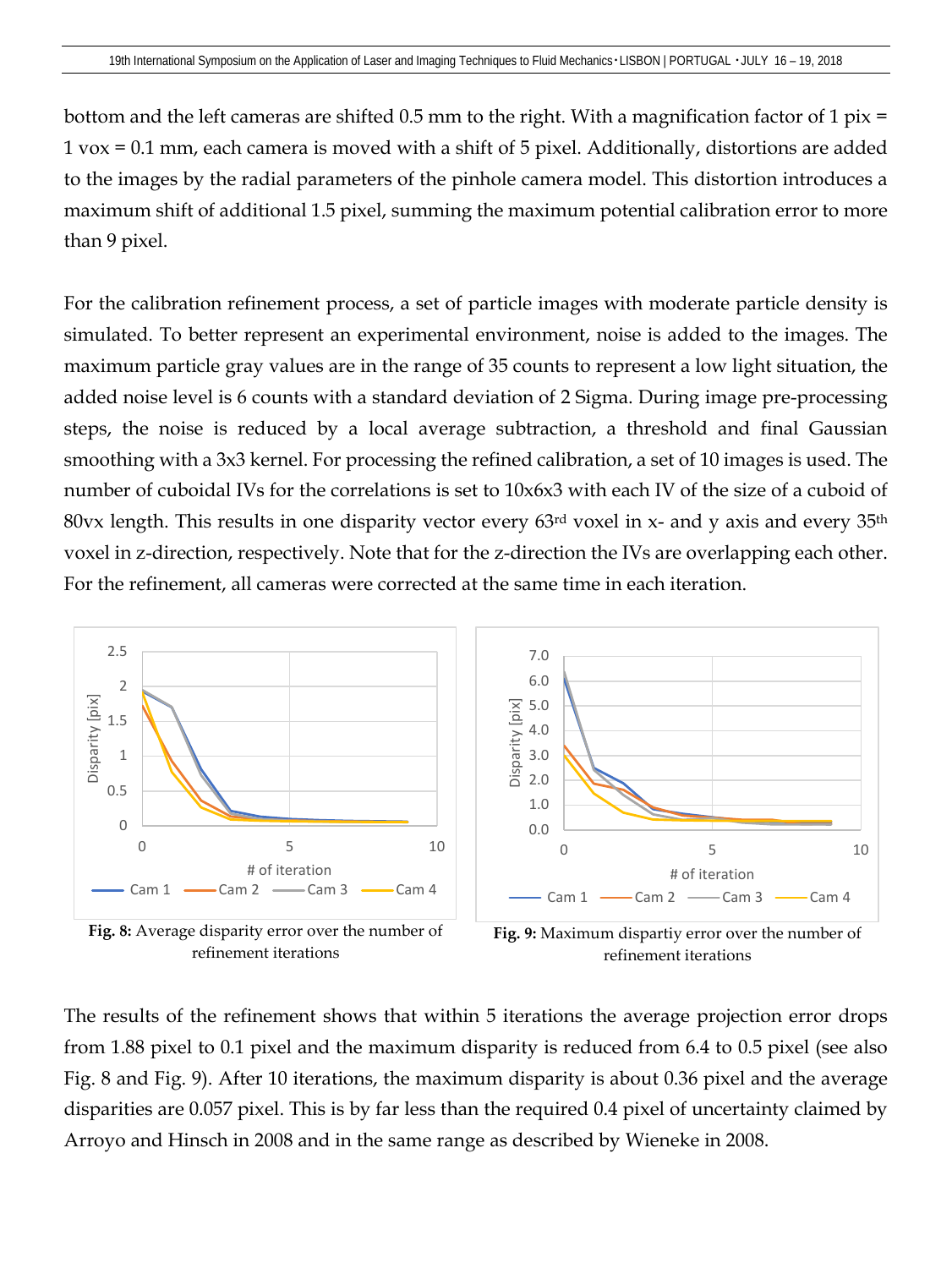In the final step, the refined calibrations are used for volume reconstruction and are compared with the initial calibration as well as with a simulated volume of the known particle positions.



**Fig. 10**: Z-axis intensities of the reconstructed voxel spaces indicates the large improvement in ghost level intensities between the reconstructions with the outdated initial- (red line) and the reconstruction using the refined calibration (yellow line).

Fig. 10 shows the intensity profiles along the z-axis of the voxel space. The normalized signal level in the illuminated area  $-7.5 \le z \le +7.5$  mm is about 0.87, and the average normalized noise level is about 0.65. This results to an average signal to noise ratio (SNR) of 1.3. For the enhanced calibration, the values are about 0.85 for the signal level and about 0.085 for the noise level, resulting in an SNR of about 10. Hence, the reconstruction using the volumetric calibration offers more than 7 times higher signal quality. The benefit of lower ghost level intensities after refinement has been discussed, for instance, by Novara et al (2010) and de Silva et al. (2012). A side effect of the refinement is a shift of the z-location of the measurement domain as discussed above and also discussed by Cornic et al. (2015), which makes a voxel-wise comparison difficult.

The direct impact of the enhanced calibration on the 3D velocity measurements is shown by processing the displacements in three successive particle volumes in time. The method of 3D Least Squares Matching (3D LSM) was applied on the synthetic voxel space as well as the two reconstructed ones. [Fig.](#page-12-0) 12 shows the results. Here, the yellow-colored vectors are from the voxel spaces that used the refined calibration and show a clear improvement over the vector quality against the red-colored vectors from the analysis with the initial calibration. Furthermore, the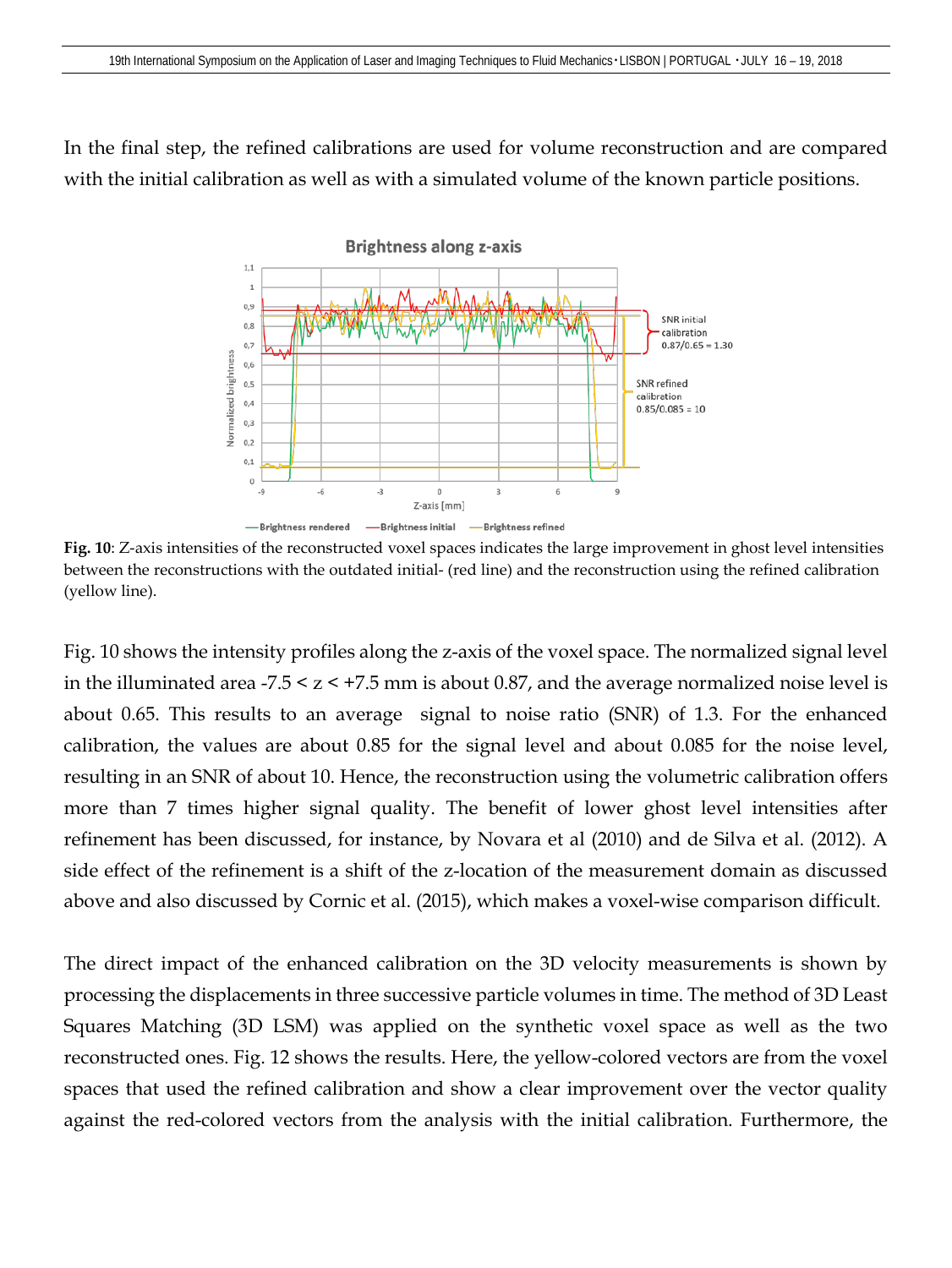yellow-colored vectors are in good agreement with the velocities obtained from the simulated voxel space (green-colored vectors).



**Fig. 11**: comparison of z-axis intensity profiles in the 3 different voxel-spaces. Red: Voxel space from initial calibration. Green: Voxel space from simulated voxel space. Yellow: Voxel space from refined calibration.



<span id="page-12-0"></span>**Fig. 12**: Simulated comparison vector results demonstrate the improvement Volumetric Calibration Refinement. Red: Velocities from outdated initial calibration. Green: Velocities from simulated voxel space. Yellow: Velocities from refined calibration.

Though, the green and the yellow vector fields look similar in both direction and magnitude, as seen with other refinement methods (Cornic et al. 2015), the coordinate system of the refined calibration gets slightly shifted away from the original during the refinement step. This makes a direct comparison of the vectors from the refined calibration and the simulated ones difficult.

### **4. Experimental data analysis**

For the experimental case, a transitional water jet-flow is used. The jet emits from a nozzle with diameter (D) of 12.36 mm at a flow rate of 100 l/h, resulting in an average flow velocity at the orifice of approximately 0.232 m/s. With the given velocity and viscosity, the Reynolds number is approximately 3000. The flow is measured by a set of 4 Speed-Sense M 310 (1280x800 pix) cameras in an inline configuration up to 4000 individual images that were illuminated by a DualPower 30- 1000 Laser and recorded with a repetition rate between 800 and 1200 Hz.

A volume of 27 x 65 x 27 mm is reconstructed with the initial calibration and with a refined calibration. The result of the z-axis intensities can be found in [Fig.](#page-13-0) 13 . An improvement of the signal to noise ratio can be observed again, though it is not as pronounced as in the synthetic simulated data fields. Comparing the vectors in [Fig.](#page-13-1) 14 also shows a reduced number of outliers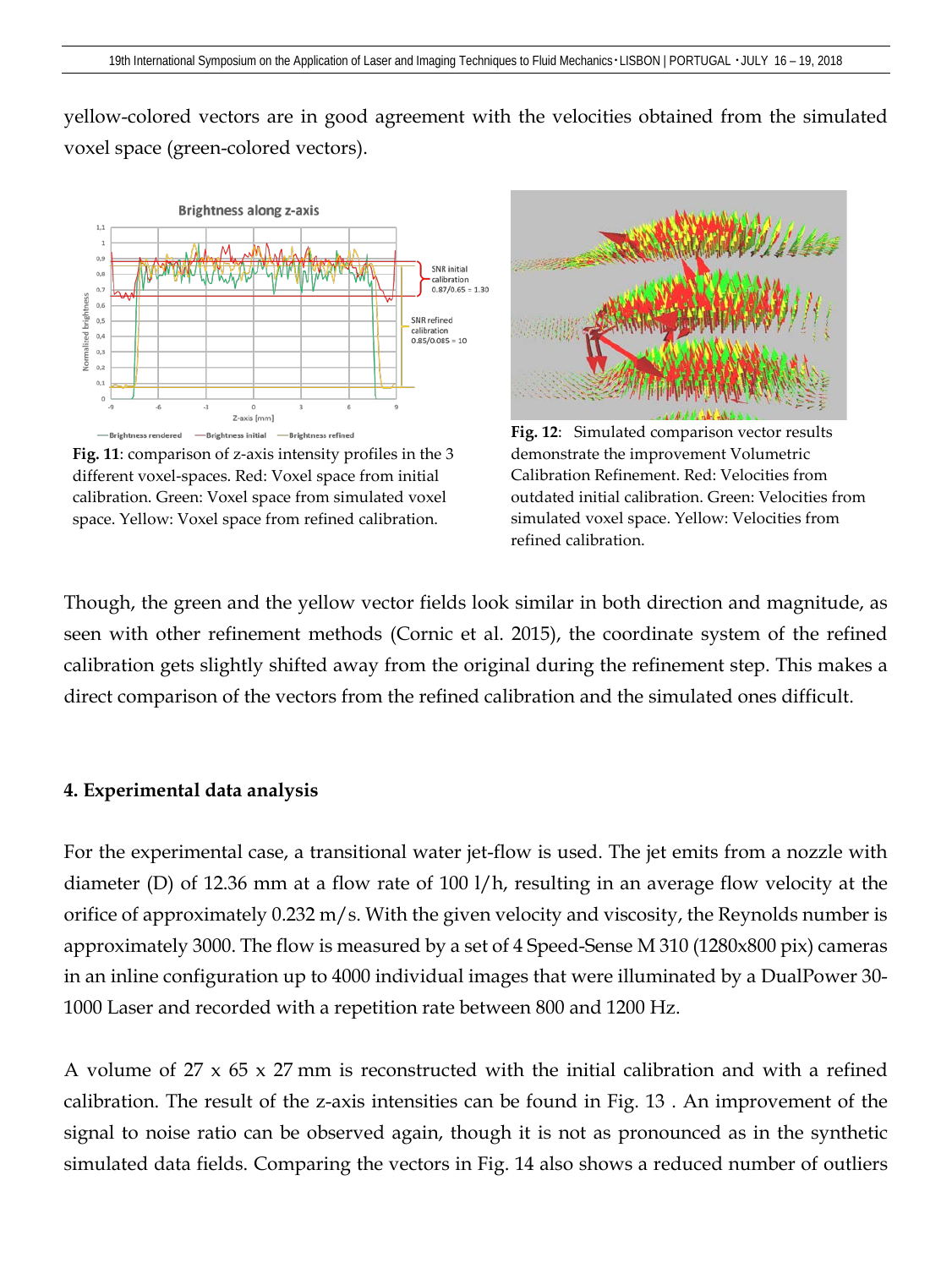between the red-colored ones where the reconstruction was based on the initial calibration, compared to the reconstruction with the refined calibration (yellow-colored vectors).



<span id="page-13-0"></span>**Fig. 13:** Comparison of average z-plane intensity of the jet flow experiment. Red - with initial calibration, yellow - with VCR.



<span id="page-13-1"></span>**Fig. 14:** Comparison of vectors with the initial calibration (red) and with VCR (yellow).

#### **5. Summary**

This study presents a new approach to enhance a 3D camera calibration based on particle images, which is based on a statistical approach of reconstructed particles in sub volumes (Interrogation Volumes IV) and their masked back-projected images in the image planes. The initial total volume, represented as a voxel-based grid, is generated from the parameters of an initial classical multicamera calibration. This volume is subdivided into smaller cuboids for each of which a backprojection into the camera planes is calculated. Voxels outside of the IV are blanked out and the resulting back-projections are compared with the original images around the location of the center of the IV projected back into the image plane. Cross-correlations between both image regions (back-projected IWbp and original IWim) and successive adding of the correlation maps of different realizations of calibration experiments then leads to accumulated peaks in the maps which represent the average disparity, assigned to the centers of the IVs. The calibration parameters are then corrected in an iterative procedure improving the transfer functions between image- and world coordinates. The process converges after 5-10 iteration steps down to residual disparities less than 0.1 px for all cameras, based on simulations with synthetic images. The new method is robust and practical in its use as it does not require any user input and can be automatized with a given set of design rules.